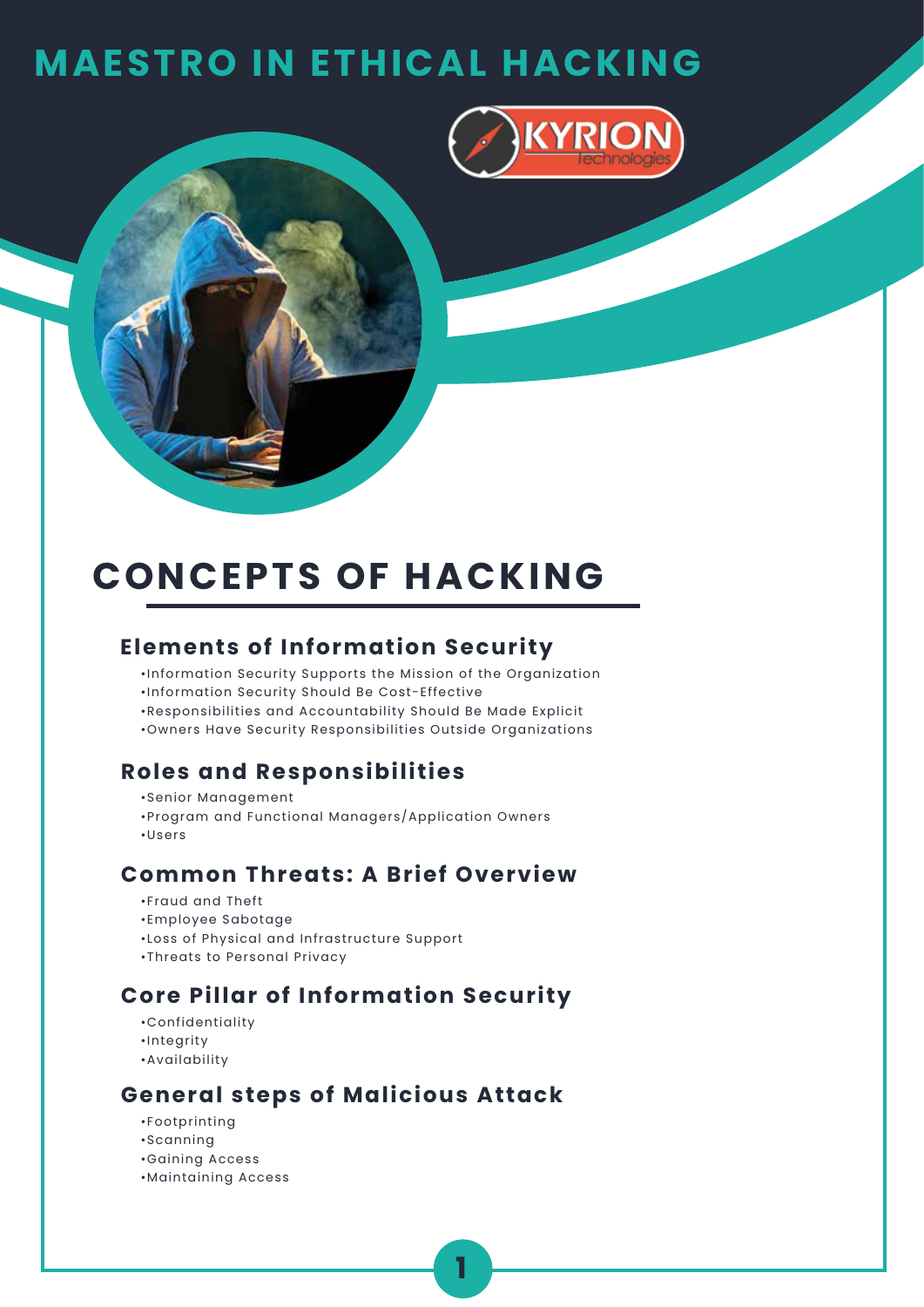

# **CONCEPTS OF VIRTUALIZATION**

#### **Introduction to Virtual Machines and Virtualization**

- •Concept of Virtualization
- •Need and Advantages of Virtualization

### **Installation and Configuration**

- •Hardware and Software Requirements
- •Installation and Configuration
- •Performance Optimization
- •Storage Performance

# **WINDOWS HACKING**

### **Introduction to Windows Security**

- •Overview of Windows OS
- •Windows File System
- •Security Architecture in Windows
- •User Account Security
- •Account Security Strengthening

# **ATTACKS ON SOCIAL MEDIA**

## **Cyber Social Media Threats**

- •Social Engineering
- •Fake Emails
- •Keystroke Loggers
- •Phishing
- •Identity Theft

## **Securing Your Cyber Social Life**

- •Awareness is the Key
- •Email Security
- •Online Account Security
- •Secure Logout
- •Browser Remember Password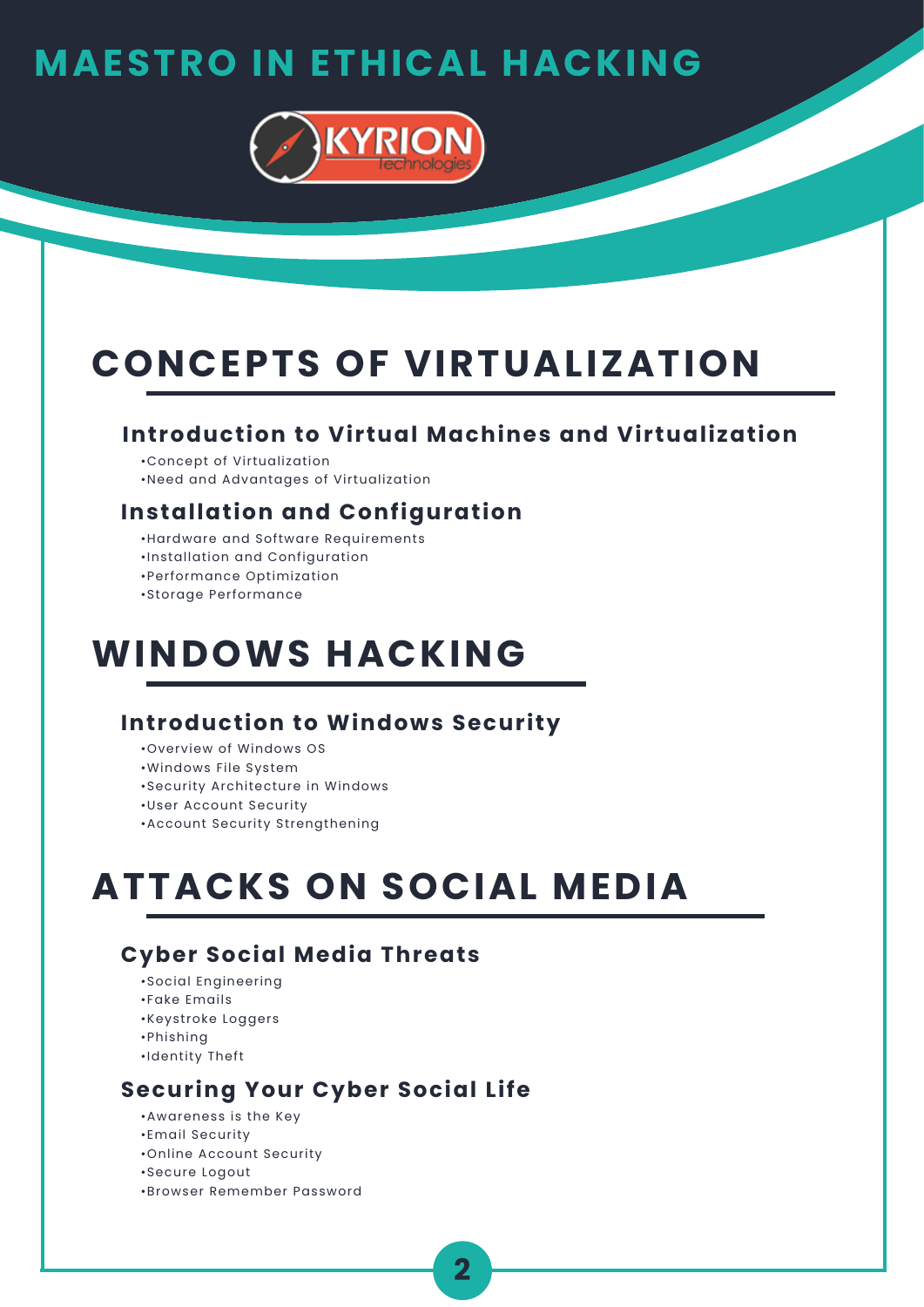

# **WEB SERVER ATTACKS**

#### **Introduction to Penetration Testing**

- •Legal and Ethical Implications
- •Types of Penetration Testing

## **Setting Up Web Application Penetration Testing Lab**

- •Collecting and Installing Pentest Tools
- •Flexible Browser with Security Add-ons
- •Setting up Browser Proxies

## **Beginning Application Penetration Testing**

- •Identification of Application Entry Points
- •Testing for Security Vulnerabilities

## **GOOGLE DIGGING**

## **Working of Google and its methodology**

- •Introduction to Crawlers, Bots
- •Caching Process of Crawlers

## **Various Roles of Google as a Friend of Hacker**

- •Advance Google Search Operators
- •Directory Traversal Tool
- •Vulnerable Website Locator

### **Various Attacks with the help of Google**

- •Password Harvesting
- •Controlling CCTV Camera

# **TROJANS AND VIRUSES**

### **Introduction to Computer Malware**

- •Overview Malware: Malicious Software
- •Proliferation and Purposes
- •Types of Malware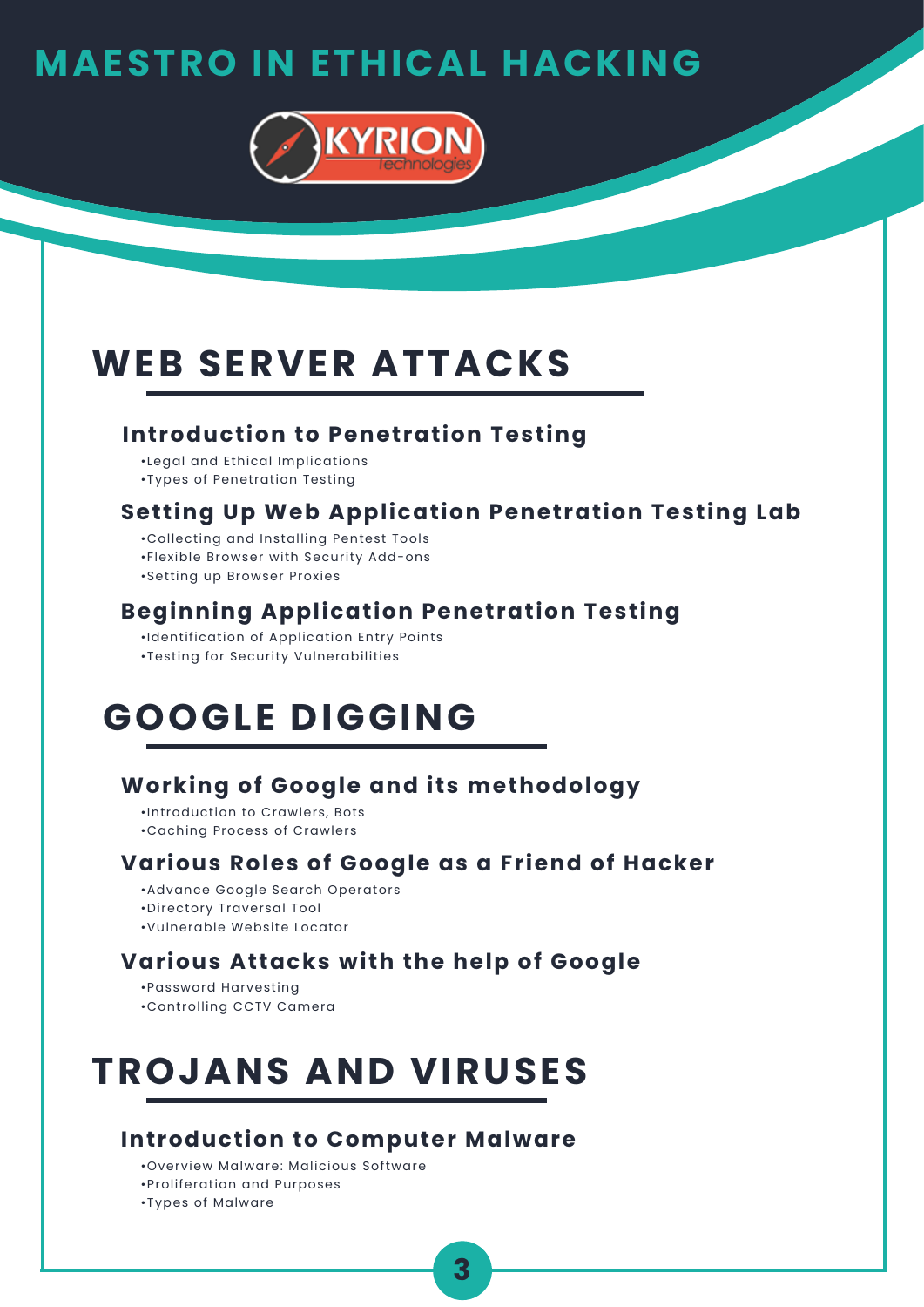

- •Virus: Vital Information Resources Under Seize
- •Worm: Write Once Read Multiple
- •Trojan Horse, Rootkit
- •Spyware, Keystroke Logger

### **Virus and Worm: Infectious Malware**

- •Significance of Virus and Worm
- •Behavioural Activity of Virus and Worm
- •Virus and Worm Development

#### **Trojan Horse: Concealment**

- •Overview of Trojan
- •Trojan Attack
- •Injection in System Files

#### **Detection and Removal**

- •Anti-Malware Tools
- •Manual Removal of Malwares

## **REVERSE ENGINEERING**

#### **Introduction to Assembly Language**

- •Role of Assembly Language in Reverse Engineering
- •Concept of Debuggers and Dis-assemblers

#### **Understanding Data Flow**

- •"Step Over" view of Data flow
- •"Step Into" view of Data flow

#### **Principles of Software Security**

- •Encryption
- •Online Key Checking
- •Fake Checking Points
- •DLL Breakpoints

## **INDIAN CYBER LAW**

#### **Information Technology Act 2000-2008**

- •Introduction to IT Act 2000
- •Amendment 2008
- •Under Umbrella of IT Act 2000
- •Limitations of Indian IT Act